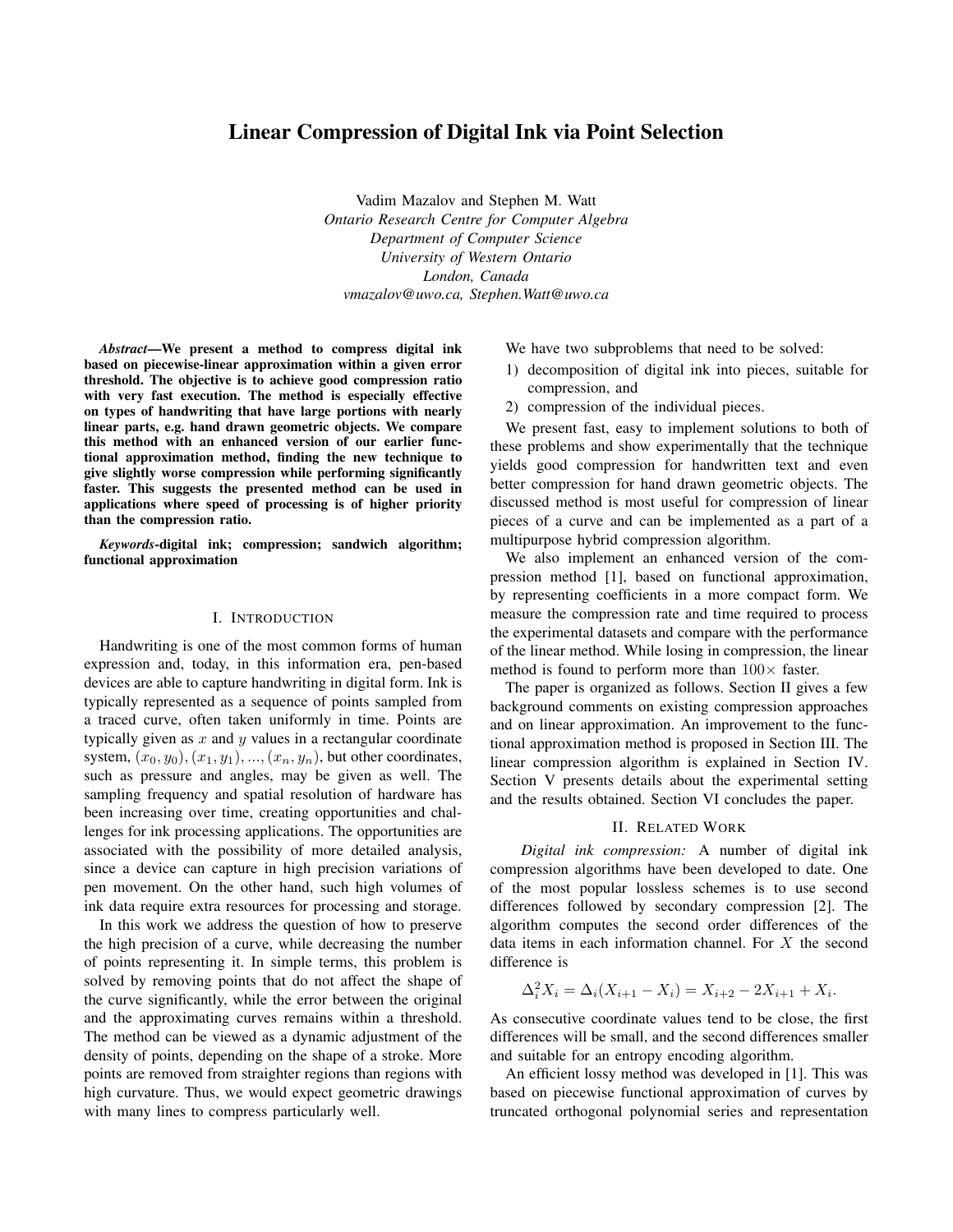of the pieces by the approximating series coefficients. The desired approximation accuracy is achieved by dynamically changing the degree of approximation and the size of pieces.

Another lossy algorithm was presented in [3], based on stroke simplification. It suggests to eliminate excessive points, forming a skeleton of the original curve. The algorithm is based on iterative computation of chordal deviation – the distance between the original curve and its approximation. Points with the minimal distance are removed until the distance becomes larger than a threshold. A "substantially lossless" method was proposed in [4]. It allows the compression error's magnitude to be not greater than the sampling error's magnitude. In this approach, the original curve is split into segments and each segment is represented by some predefined shape, such as a polygon, ellipse, rectangle or Bezier curve. It is not mentioned how to obtain the shapes from a curve and what compression this approach gives.

*Approximation of univariate convex functions:* Several "sandwich" algorithms have been proposed for approximation of univariate convex functions. For example, see [5] for a method that requires derivative information along with the function values, and [6] for an iterative algorithm when only function values are available. The latter technique can be briefly described as follows. Consider a convex function defined on an interval  $I$  and some threshold of approximation error  $\delta$ . Approximation on the interval is obtained by joining its boundary points. Let the approximation error of the interval I be  $\delta_I$  and  $\delta_I > \delta$ . Then the interval I is split in subintervals, according to a partitioning rule. The procedure is repeated until the approximation error becomes less than  $\delta$  for each subinterval. Several partitioning rules are considered, e.g. the maximal error rule that selects the point located on the maximal distance to the approximation curve. The algorithm converges quadratically if certain conditions on derivatives are satisfied, and linearly under other conditions.

*Decomposition of digital curve in inflection-free parts:* Several methods exist for decomposition of digital curves in segments without inflection, e.g. see [7], [8]. However, these algorithms are primarily designed for digital images to extract convex/concave pieces of an object to determine meaningful parts. In contrast, we are interested in the decomposition of digital ink. We note that the methods developed for binary images are in most cases not suitable for our purpose, since digital ink is represented as a sequence of points on a curve, rather than as a field of pixels in two dimensions.

# III. ENHANCED COMPRESSION VIA FUNCTIONAL APPROXIMATION

We propose a way to improve the functional approximation technique developed in [1]. As mentioned earlier, that method is based on piecewise approximation of curves by truncated series in an orthogonal polynomial basis. In [1] we experimented with Chebyshev, Legendre, Legendre-Sobolev polynomials and Fourier series and found Chebyshev polynomials to yield the best compression, as expected. In this work our goal is to improve performance of the method with Chebyshev polynomials as the orthogonal basis. The improvement is to be achieved by representing coefficients in a more compact form.

We consider the adaptive segmentation scheme of [1]. For each trace, the degree  $d$  of the approximation is selected dynamically. A higher degree provides a more accurate approximation of a curve, but increases the compressed size. In the adaptive scheme, the size of coefficients is also selected for each trace independently. Coefficients are recorded as floating-point numbers with base 2. The significand and the exponent are two's complement binary integers, encoded in  $\alpha$  and  $\beta$  bits respectively. The value of  $\beta$  is fixed, and the value of  $\alpha$  is dynamically adjusted for each stroke. The following representation of each information channel of a trace  $i$  is proposed:

- Encode the 0 order coefficient in  $2a + p$  bits, since this coefficient regulates the initial position of the trace and is typically larger than the rest of the coefficients. This number of bits is device-dependent.
- Find the coefficient  $c_M = \max |c_i|, i = 1..d$  and encode it in  $a + p$  bits.
- Encode coefficients  $c_j$ ,  $j = 1..d$ , as two's complement binary integers  $r_j = |\frac{|c_M|}{c}$  $\left[\frac{x_M}{c_j}\right]$  in  $b_r$  bits, where  $\lfloor x \rceil$ represents rounding of  $\bar{x}$  to the integer.

Thus, a trace  $i$  is recorded as

$$
a_i d_i \lambda_1 c_{10} c_{1M} r_{11} ... r_{1d_i} \lambda_2 c_{20} c_{2M} r_{21} ... r_{2d_i} ... \lambda_D
$$

where  $a_i$  is the number of bits for encoding the significand;  $d_i$  is the degree of approximation;  $\lambda_j$  is the initial value of parameterization of a piece  $j$ ;  $c_{j0}$  is the 0-order coefficient;  $c_{jM} = \max |c_{jk}|, k = 1..d; r_{jk} = \left\lfloor \frac{|c_{jM}|}{c_{jk}} \right\rfloor, c_{jk}$  is the k-th coefficient of the  $j$ -th piece. This differs from the method of [1] by having the coefficients  $c_i$  represented as scalings rounded to integers rather than as significand-exponent pairs.

# IV. THE LINEAR COMPRESSION ALGORITHM

## *A. Decomposition into inflection-free parts*

The method described in [6] is not suitable for digital ink as originally presented, since it requires parameterization and segmentation. We develop a method that does not require parameterization and can be used as the first step in processing.

Our compression method works with pieces locally curving in one direction or the other, but not changing back and forth. To be more precise, the curve should be decomposed into parts where the second derivative has constant sign, i.e the normal vector in the Frenet frame is pointing to the same side of the curve.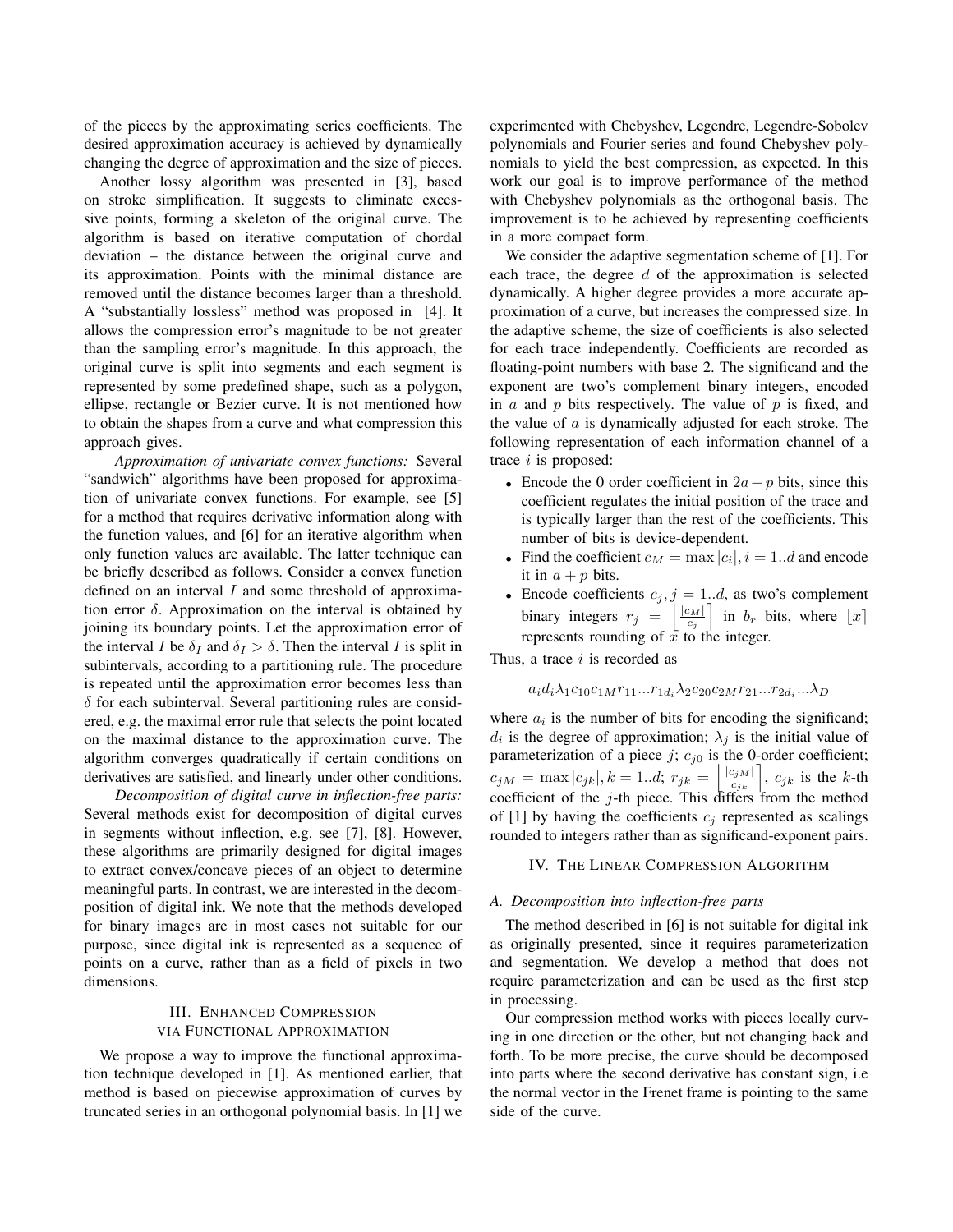| <b>Algorithm 1</b> FormInflectionFreeSegments( |  |  |  |  |  |
|------------------------------------------------|--|--|--|--|--|
|------------------------------------------------|--|--|--|--|--|

Algorithm 1 FormInflectionFreeSegments() Input: *Points* – a stream of input points **Output:**  $C$  – a list of inflection-free segments  $C \leftarrow \lceil \cdot \rceil$  {list of inflection-free segments found}  $S \leftarrow \lceil \cdot \rceil$  {current segment being collected}  $i \leftarrow 0$  {index of current point without duplication} while *Points*.hasNext() do  $P \leftarrow Points.getNext()$ if  $i = 0$  or  $\tilde{P} \neq P_{i-1}$  then  $P_i \leftarrow P$ if  $|S| \geq 2$  then if  $P_i = P_0$  then Append the list  $S$  to the end of the list  $C$  $S \leftarrow [$ else  $A_i \leftarrow \text{Angle}(P_{i-2}, P_{i-1}, P_i) - \pi$  $A_{\text{Beg}} \leftarrow \text{Angle}(P_i, P_0, P_1) - \pi$  $A_{\text{End}} \leftarrow \text{Angle}(P_{i-1}, P_i, P_0) - \pi$ if  $A_i \times A_{i-1} < 0$ or  $A_i \times A_{\text{End}} < 0$  or  $A_{\text{Beg}} \times A_{\text{End}} < 0$  then Append the list  $S$  to the end of the list  $C$  $S \leftarrow [$ end if end if Append  $P_i$  to the end of the list  $S$  $i \leftarrow i + 1$ end if end if end while If  $S$  is non-empty, append it to the end of the list  $C$ return C

**Definition** We say that a sequence of points  $(x_1, y_1), (x_2, y_2), ..., (x_n, y_n)$  is an *inflection-free segment* if and only if the polygon formed by these points, after joining  $(x_1, y_1)$  and  $(x_n, y_n)$ , is convex.

The property of a convex polygon that every internal angle is less than or equal to  $\pi$  is used in the *online* decomposition Algorithm 1. The algorithm, in the body of the while loop, lists operations performed on each incoming ink point to obtain a sequence of inflection-free segments. This takes into account that

- Two points are considered equal, if their coordinates are equal.
- $|P|$  denotes the number of points in the list P.
- Angle $(P, Q, R)$  is the "oriented" angle between vectors  $\frac{\text{Argic}}{QP}$  and  $\overline{QR}$ . In other words, Angle(P, Q, R) = 2π – Angle $(R, Q, P)$ . These angles can be found with the dot and cross products of given vectors.
- $A_{\text{Beg}}$  is the complement of the oriented angle made by the beginning vector  $\overline{P_0P_1}$  and the last point.  $A_{\text{End}}$ is the complement of the oriented angle made by the ending vector  $\overline{P_{i-1}P_i}$  and the first point.  $A_i$  is the complement of the oriented angle made by the most current three points.
- We test for products less than zero to detect changes in

direction of curvature. Two angles in the same direction will give a positive product (either as  $+ \times +$  or  $- \times -$ ) and three collinear points will give a zero product.

#### *B. Compression of inflection-free parts*

Once the curve is decomposed as a collection of inflection-free segments, each piece is a subject to compression. Our compression technique is similar to the sandwich algorithm proposed in [6]. However, rather than looking at the lower and upper bounds of a function, we find the distance between a curve and its approximation. If either the maximal error  $||\cdot||_{\text{max}}$  or the root mean square error  $||\cdot||_{\text{rms}}$ on an interval is greater than the respective thresholds  $\epsilon_{\text{max}}$ or  $\epsilon_{\rm rms}$ , the curve is split into two parts. Other norms on the space of curves could be used if desired. The steps are presented in Algorithm 2, considering that  $i$  first and  $i$  last are respectively the first and the last points of the interval  $i$ .

**Definition** We write  $pw(L)$  for the piecewise linear curve defined by the list of points  $L$ . If two points  $a$  and  $b$  occur in a list L, with a preceding b, then we say that  $[a, b]$  is an *interval* in L. We write L|I for the sublist of L restricted to the interval I.

The point of division is found with one of the partitioning rules:

Rule 1: Based on the maximal *distance*: the decomposition point is selected based on the distance from the point to the line that goes through the boundary points of the interval. Rule 2: Based on the *angle* formed at the point: if all of the oriented angles within the segment are less than  $\pi$  then the minimal angle is considered, otherwise (when all of the angles are greater than  $\pi$ ) the maximal angle is found.

# *C. Complexity*

The decomposition algorithm processes each incoming point in constant time  $O(1)$ . There are no additional operations at the last input. It is online, in that after each point a valid decomposition is maintained.

The best case time complexity of compression of a piece is  $O(n)$ . If the splits always divide a segment into two equal parts, and continue until there is a split at every point, the cost is  $O(n \log n)$ . If the splits are made unequally, always splitting *n* points as 1 and  $n - 1$ , then the cost is  $O(n^2)$ .

## *D. Correctness*

The termination condition of CompressCurve merits attention. If a function satisfies a maxnorm bound on each element of a partition, then it satisfies the maxnorm over the union of the parts. For RMS, note that if a domain  $D$ is partitioned as  $D_1, ..., D_n$  and  $\sqrt{\sum_{a \in D_i} f(a)/|D_i|} < \epsilon$ , then  $\left(\sum_{a\in D_1} + \cdots + \sum_{a\in D_n}\right) f(a) < (|D_1| + \cdots + |D_n|)\epsilon^2$  so  $\sqrt{\sum_{a \in D} f(a)/|D|} < \epsilon$ , and take  $f(a) = (S(a) - S^*(a))^2$ .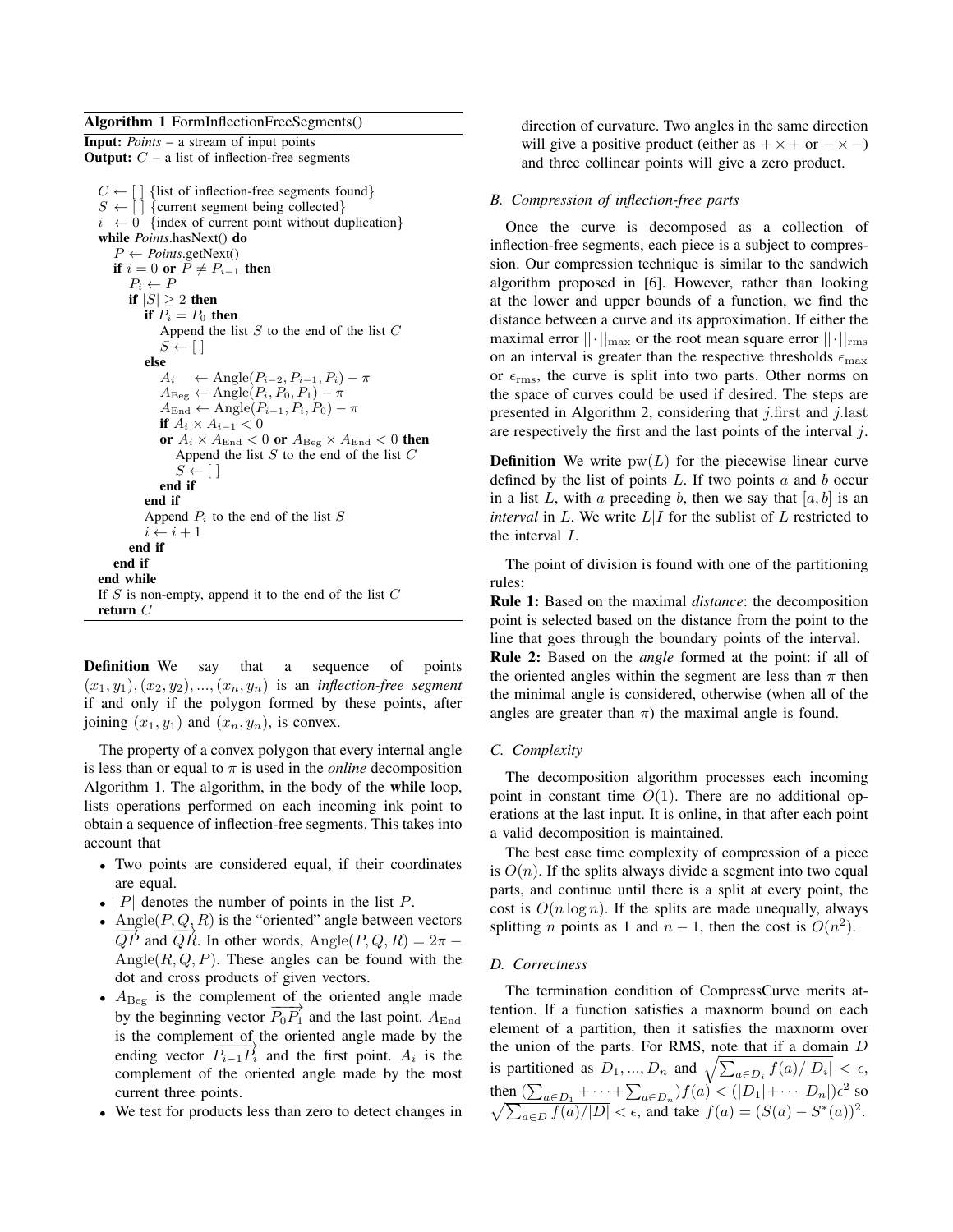Algorithm 2 CompressCurve $(S, R)$ 

**Input:**  $S$  – a list of points for an inflection-free segment  $R$  – a partitioning rule (rule 1 or 2) **Output:**  $L - a$  list of points such that  $||\text{pw}(S) - \text{pw}(L)||_{\text{max}} < \epsilon_{\text{max}}$  and  $||pw(S) - pw(L)||_{\text{rms}} < \epsilon_{\text{rms}}$  ${J}$  is a stack of intervals to be refined.}  $J \leftarrow$  [ Interval with first and last point of S ]  $L \leftarrow \lceil \cdot \rceil$ while  $J\neq [$   $]$  do  $j \leftarrow$  Pop an interval from J  $a \leftarrow j$ .first;  $b \leftarrow j$ .last if  $||pw(S|j) - pw(j)||_{max} > \epsilon_{max}$ or  $||pw(S|j) - pw(j)||_{\text{rms}} > \epsilon_{\text{rms}}$  then {Split j according to rule R at some point c in  $S$ }  $j_1 \leftarrow [a, c]$  $j_2 \leftarrow [c, b]$ Push  $j_2$  and then  $j_1$  onto the stack J else Append  $a$  and then  $b$  to the end of list  $L$ end if Remove element  $j$  from  $J$ end while return L

# *E. Discussion*

*Binary Encoding of Points:* The sequence of points of a compressed trace can be encoded in binary for compact representation. Coordinates in our dataset have absolute value not greater than  $2^{13}$  and can be recorded as two's complement integers in a sequence of groups of 14 bits.

*Drifting of Approximation:* The presented compression method is not suitable for repeated resampling. While the approximation to each inflection-free segment will lie within any required error bound, the approximation will lie completely on one side of the input curve. If the resulting piecewise linear function is then resampled and recompressed repeatedly, systematic drift may occur. To address the issue of drift under repetitive resampling and recompression, the line segments could be positioned to cross the original curve so that the error is equal on both sides of the original.

#### V. EXPERIMENTS

# *A. Experimental Setting*

The experimental dataset was collected in the Ontario Research Centre for Computer Algebra with a tablet device with the following specifications: 2540 dpi resolution, 133 pps data rate, and  $\pm .02$  sampling error.

Two types of digital ink were collected for the experiments

• Handwriting. Different individuals have provided various parts of regular English text to ensure variations in length of strokes and writing styles. From the whole collection, we randomly selected 46 traces containing, on average, 51 points each.

• Geometric objects. We collected simple twodimensional geometric objects, such as triangles, rectangles and lines. Then we randomly selected 33 traces containing, on average, 68 points each.

In the experiments, the root mean square error was taken as a portion of the maximal error  $\epsilon_{\text{rms}} = \frac{3}{4} \epsilon_{\text{max}}$ . Unlike the results reported in [1], we look at the absolute, not relative, approximation error and the binary stream of coefficients does not undergo further gzip compression. The compressed size is reported as  $S_c/S_o$  where  $S_c$  is the size of the compressed dataset and  $S<sub>o</sub>$  is the size of the original dataset.

The compression algorithms were implemented and run on Maple 13 on an Intel Core 2 Duo 2.40 GHz CPU with 2GB RAM, running Ubuntu Linux version 2.6.24-19 generic.

#### *B. Experimental Results*

*Optimal values of p and*  $b_r$ : In the experiments we measure compressed size for different values of approximation error. Figure 1 shows an original curve and linear approximation for different maximal error thresholds. From the figure, one can observe that compressing the curve with the maximal error of up to 5 has almost no effect on representation of the curve and can be used in the applications that do not require high precision of ink, e.g. recognition.

In the first set of experiments, we look for the optimal values of p and  $b_r$ , see Section III. With fixed  $b_r = 7$ , the value of  $p$  was changed and the compressed size was measured for both datasets. Results for handwriting and geometric objects are shown in Tables I and II respectively. The value of  $p = 4$  was found to be the most efficient.

With fixed  $p = 4$ ,  $b_r$  was changed to find the optimal value. The compressed sizes for the datasets of handwriting and geometric objects are shown in Tables III and IV respectively. The value of  $b_r = 5$  was selected.

*Comparison of functional approximation with linear compression:* The compression rate of the linear method was measured for the two segmentation rules explained in Section IV-B on both datasets. Figure 2 presents the results of the functional approximation and linear compression methods for different values of  $\epsilon_{\text{max}}$ . The partitioning rules show similar performance on the handwriting dataset and almost identical on geometric objects. As expected, due to the nature of the linear algorithm, we obtained higher compression of geometric objects than handwritten text. The functional approximation method shows similar performance on both datasets.

The compression time is given in Table V for the dataset of handwriting and Table VI for geometric objects. The linear method performs almost instantly, compared to the compression with higher-order functional approximation. One can observe a trend of increase of the execution time of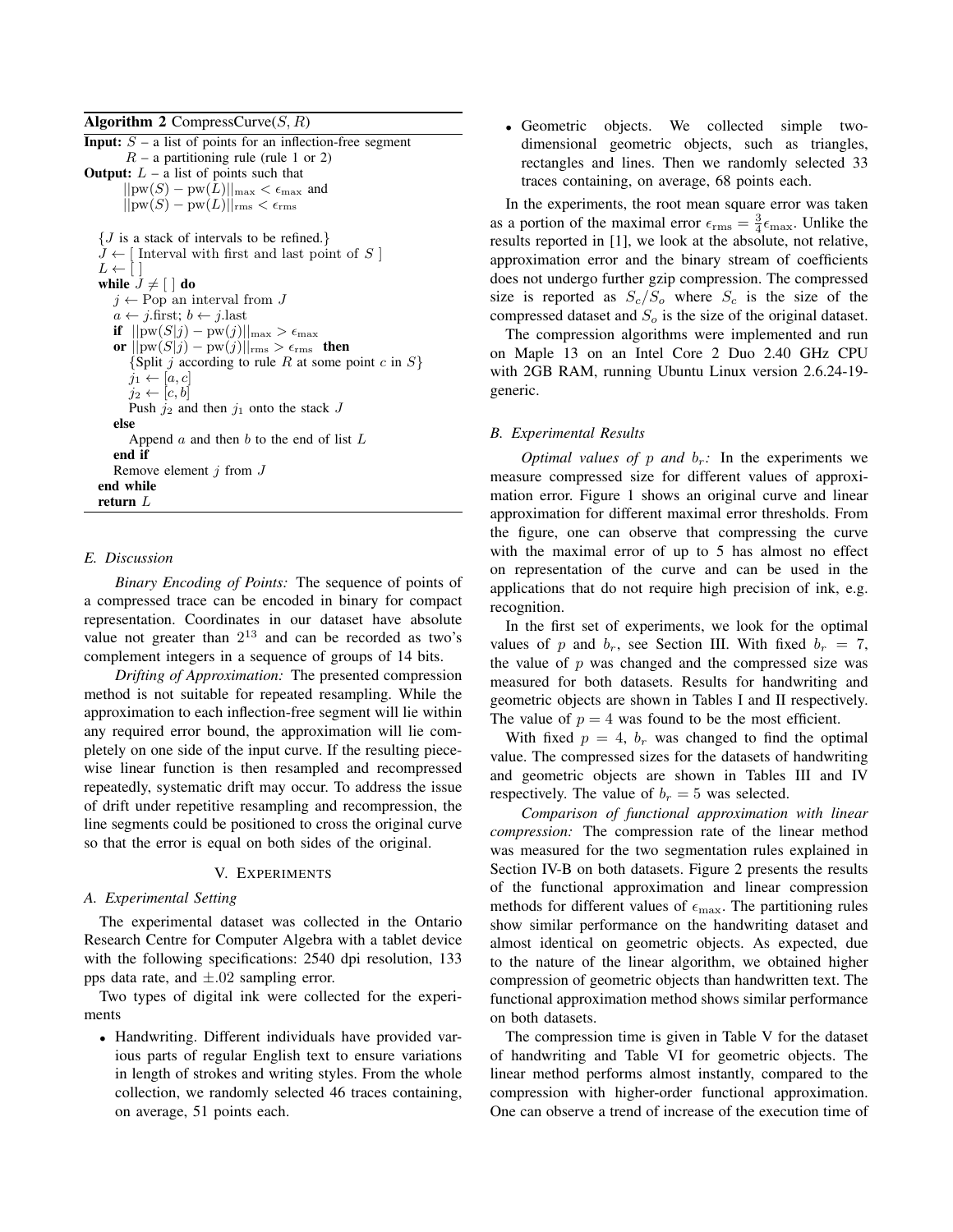

Figure 1. Approximation of a sample with different error thresholds (dash line) and the original curve (solid line)

Table I

COMPRESSED SIZE (%) AS A FUNCTION OF THE MAXIMAL ERROR ( $\epsilon_{\rm max}$ ) AND THE NUMBER OF EXPONENT BITS (p) FOR 7 COEFFICIENT BITS ( $b_r$ ) FOR THE HANDWRITING DATASET

| $max$ |       | $\sim$ |      |      |                          | υ         | -   | w   | u     | 10           | . . | $\sim$<br>$\overline{1}$ | $\sim$<br>1J | 14  | 1 ج<br>12      |
|-------|-------|--------|------|------|--------------------------|-----------|-----|-----|-------|--------------|-----|--------------------------|--------------|-----|----------------|
| ╯     | ن 1 ک | 14.7   | ى دە | 11.0 | 10.3                     | 9.6       | 9.0 | 0.5 | 0.1   | 7.9          | 7.0 | ر. ا                     | $\sqrt{1}$   | 6.9 | O <sub>r</sub> |
| ഺ     | 19.2  |        | 11.2 | 10.3 | $\overline{\phantom{a}}$ | $\circ$ . | 0.1 | 7.0 | د. ا  | $\sqrt{1.1}$ | 0.8 | 0.J                      | 6.3          | 0.2 | 6.0            |
| ◡     | 19.0  | 12.0   | 11.1 | 10.8 | ື<br>ر. د                | -u<br>0.5 | 0.5 | 7.9 | ر., ا | ر.,          | 7.U | 0.1                      | 6.5          | 0.4 | 0.2            |

Table II

COMPRESSED SIZE (%) AS A FUNCTION OF THE MAXIMAL ERROR ( $\epsilon_{\rm max}$ ) AND THE NUMBER OF EXPONENT BITS ( $p$ ) FOR 7 COEFFICIENT BITS ( $b_r$ ) FOR THE DATASET OF GEOMETRIC OBJECTS

| $\epsilon_{\rm max}$<br>$\mathbf r$ |           |                |      | ≖    |        |      | -          |      |                               | 10  | . .               | 1 <sub>2</sub><br>$\overline{1}$ | $\sim$<br>- 11 | 14                | -          |
|-------------------------------------|-----------|----------------|------|------|--------|------|------------|------|-------------------------------|-----|-------------------|----------------------------------|----------------|-------------------|------------|
|                                     | <u>__</u> | $\overline{1}$ | 15.V | 13.1 | ر. ۔ ۔ | 11.1 | 10.9       | 10.5 | У.О                           | フェコ | $\mathbf{O}$ .    | $\mathbf{o}$ .                   | O.5            | O.1               | 1.0        |
|                                     | 20.6      | 15.0           | 12.V | 11.9 | 10.8   | 10.0 | <b>2.J</b> | 9.0  | .oJ                           | 0.4 | $\cdot\cdot\cdot$ | 7. O                             | ر.,            | $\overline{1}$ .1 | v.o        |
|                                     | 21.0      | 16.2           |      | 12.0 | 11.0   | 10.8 | 9.9        | 9.6  | u<br>$\overline{\phantom{a}}$ | 0.0 | 0.4               | o.v                              | .              | 4. ا              | $\sqrt{1}$ |

Table III

COMPRESSED SIZE (%) AS A FUNCTION OF THE MAXIMAL ERROR ( $\epsilon_{\rm max}$ ) AND THE NUMBER OF COEFFICIENT BITS ( $b_r$ ) FOR 4 EXPONENT BITS ( $p$ ) FOR THE HANDWRITING DATASET

| $\epsilon_{\rm max}$<br>$v_r$ |      |       |                                       |      |                          |                |     |     | u                               | 10             |                    | 12<br>$\overline{1}$ | 15  | 14        | 15  |
|-------------------------------|------|-------|---------------------------------------|------|--------------------------|----------------|-----|-----|---------------------------------|----------------|--------------------|----------------------|-----|-----------|-----|
| 4                             | 20.3 | 14.0  | $1 \nightharpoonup . \nightharpoonup$ | 11.V | <b><i><u></u></i></b> ., | $\mathbf{o}$ . | O.A | ر., | $\overline{1}$ . $\overline{2}$ | 7.U            | 0.0                | 0.3                  | 0.1 | درد       | J.ŏ |
|                               | 18.6 | 15.5  | 11.4                                  | 10.0 | 9.U                      | δ.4            | 7.6 | ے ، | 7.0                             | O <sub>1</sub> | 6.0                | 0.2                  | 6.U | 0.د       | 5.6 |
| O                             | 18.5 | 13.0  | 11.1                                  | 10.0 | 0.5                      | o.J            | 7.8 | 7.4 | 7.0                             | 6.8            | 6.6                | 0.3                  | 0.1 | -c<br>درد | 5.8 |
|                               | 19.2 | 1.3.2 | 11.5                                  | 10.3 | . <i>.</i>               | $\mathsf{o}$ . | 0.1 | 7.6 | ر ،                             | $\sqrt{1}$     | 6.8                | 0.5                  | 0.3 | 6.2       | 6.0 |
| ŏ                             | 19.1 | 15.0  | 11.7                                  | 10.7 | 9.0                      | 9.U            | 0.4 | 7.9 | 7.0                             | 7.4            | $\overline{1}$ . 1 | 0.8                  | 0.0 | 0.2       | 0.3 |

Table IV

COMPRESSED SIZE (%) AS A FUNCTION OF THE MAXIMAL ERROR ( $\epsilon_{\rm max}$ ) AND THE NUMBER OF COEFFICIENT BITS ( $b_r$ ) FOR 4 EXPONENT BITS ( $p$ ) FOR THE DATASET OF GEOMETRIC OBJECTS

| $c_{\max}$<br>$b_r$ |      |      |      |      |      | o    |      |           |     | 10              | 11      | 12               | 13         | 14         | 15  |
|---------------------|------|------|------|------|------|------|------|-----------|-----|-----------------|---------|------------------|------------|------------|-----|
| 4                   | 19.5 | 14.0 | 14.0 | 11.0 | 10.6 | 9.8  | 9.1  | ð.ð       | 0.4 | 7.9             | 1.4     | $\overline{1}$ . | 6.9        | $O_{11}$   | 0.3 |
| ◡                   | 19.5 | 14.4 | 12.4 | 11.4 | 10.4 | 9.7  | 9.0  | $\circ$ . | 8.0 | 1.1             | ن ر     | $\sqrt{1}$       | 6.8        | 6.6        | 0.3 |
| υ                   | 20.2 | 14.7 | 12.6 | 11.6 | 10.5 | 9.9  | -2.1 | 8.8       | δ.3 | .9 <sub>1</sub> | ن ر     | ن ر              | $\sqrt{1}$ | 6.8        | 6.6 |
|                     | 20.6 | 19.U | 13.0 | 11.9 | 10.8 | 10.0 | ر. ر | 9.0       | 8.J | ð.Z             | $\cdot$ | 7.0              | ر ر        | $\sqrt{1}$ | 6.8 |
| $\circ$             | 20.2 | 14.7 | 12.6 | 11.6 | 10.J | 9.9  | -2.1 | 8.8       | δ.3 | 7.9             | ن ر     | ن ر              | $\sqrt{1}$ | 6.8        | 6.6 |

Table V TIME (IN SECONDS) FOR COMPRESSION OF THE HANDWRITING DATASET

| $c_{\max}$<br>Method |     | ∼        |      |          |               |      |      |          |                  | $\sim$<br>$\overline{1}$ | . .                        | $\sim$<br>$\overline{1}$ | . .        | 14          | $\sim$                           |
|----------------------|-----|----------|------|----------|---------------|------|------|----------|------------------|--------------------------|----------------------------|--------------------------|------------|-------------|----------------------------------|
|                      | رے  | ΩΩ<br>ZU | $-1$ | $\sim$ 1 |               |      |      | u<br>. . | 18               | . .                      |                            |                          | . .        | 20          | -10                              |
|                      | 879 | 1083     | 1287 | 1498     | 700<br>$\sim$ | 1982 | 2188 | 2326     | 247 <sup>°</sup> | 2618                     | $\sqrt{1}$<br><u>_ 1 _</u> | $\gamma_0$<br>ر د ر پ    | 301<br>JUL | 120<br>3138 | $\overline{\phantom{a}}$<br>ے در |

| 870<br>O <sub>L</sub> | 1083                     | 1287 | .498 | .700 | 1982 | 2188                           | 222<br>326<br>ں ے ت | 247C<br>2479 | 2618 | 2727<br><u>_</u> | 201<br>27 L J | 3019 | $1 \cap C$<br>,,,, | 222<br>ا عدد |
|-----------------------|--------------------------|------|------|------|------|--------------------------------|---------------------|--------------|------|------------------|---------------|------|--------------------|--------------|
|                       |                          |      |      |      |      |                                |                     |              |      |                  |               |      |                    |              |
|                       |                          |      |      |      |      | V <sub>1</sub><br>Table<br>. . |                     |              |      |                  |               |      |                    |              |
|                       | $\overline{\phantom{a}}$ |      |      |      |      |                                |                     |              |      |                  |               |      |                    |              |

TIME (IN SECONDS) FOR COMPRESSION OF THE DATASET OF GEOMETRIC OBJECTS

| $\epsilon_{\max}$<br>Method |                | -                  |      | ے    |      |      |      |             |                                  | 10   | . .  | . .  | . .<br>. .<br>$\sim$ | . .  |                                             |
|-----------------------------|----------------|--------------------|------|------|------|------|------|-------------|----------------------------------|------|------|------|----------------------|------|---------------------------------------------|
| <b>.</b>                    | $\overline{1}$ | 10                 |      |      |      |      |      |             |                                  |      |      |      |                      |      |                                             |
|                             | 1188           | 25<br>1 <i>333</i> | 1781 | 2034 | 2185 | 2346 | 2475 | วรด<br>ر رے | $\overline{\phantom{1}}$<br>2710 | 2830 | 2980 | 3086 | 3180                 | 3281 | $\overline{\phantom{a}}$<br><br><u>JJJJ</u> |